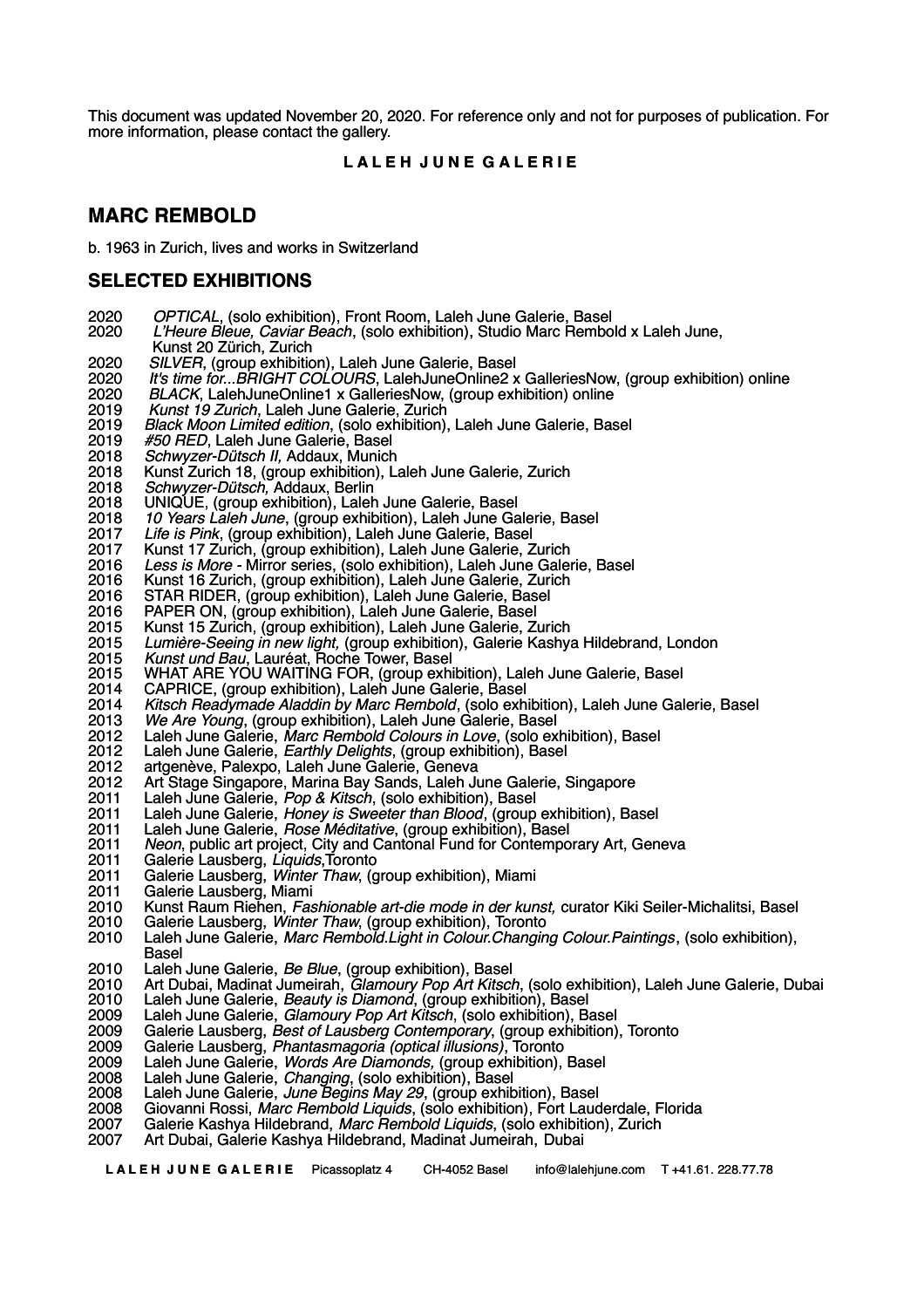This document was updated November 20, 2020. For reference only and not for purposes of publication. For more information, please contact the gallery.

## **L A L E H J U N E G A L E R I E**

## **MARC REMBOLD SELECTED EXHIBITIONS (Continued)**

- 2007 Art Miami, Galerie Lausberg, Miami<br>2007 Marc Rembold Liquids Red Way, (s
- 2007 *Marc Rembold Liquids Red Way*, (solo exhibition), Jacana Contemporary, Vancouver
- 2007 Galerie Lausberg, Palm Beach, Miami and Los Angeles<br>2007 Liquids colours animation. Blow Up by Michelangelo An
- 2007 *Liquids* colours animation, *Blow Up* by Michelangelo Antonioni, volts&visions 07, ewz stattkino, Zurich
- 2006 Art Chicago, Galerie Lausberg
- 2006 Galerie Lausberg, *Curtain Call*, (group exhibition), Toronto
- 2006 Art Moscow*,* Galerie Lausberg, Marc Rembold *Liquids,* Moscow
- 2006 Galerie Lausberg, *Licht Farbe Raum*,(group exhibition),Düsseldorf
- 2006 Art Miami, Galerie Lausberg, Düsseldorf, Toronto, Miami2005 Galerie Kashya Hildebrand, *Marc Rembold Liquids*, Künst 05, Zurich
- 2005 Galerie Lausberg, Düsseldorf, Toronto, Miami, *Toronto International Art Fair,* Toronto
- 2006 Galerie Lausberg, *Licht Farbe Raum*, (group exhibition), Düsseldorf
- 2006 Galerie Kashya Hildebrand*, KIAF*, Korea International Art Fair, Seoul
- 2005 Galerie Kashya Hildebrand, *Spectrum*, New York
- 2005 Galerie Lausberg, Düsseldorf, Toronto, Miami, Düsseldorf
- 2005 Galerie Kashya Hildebrand, *Liquids*, (solo exhibition), Zurich
- 2005 Galerie Kashya Hildebrand, Solaris, (group exhibition), Zurich
- 2005 Galerie Kashya Hildebrand, (solo exhibition), Art Cologne, Cologne
- 2005 Galerie Kashya Hildebrand, *Winter Show*, (group exhibition), Gstaad
- 2005 Galerie Kashya Hildebrand, (group exhibition), Geneva
- 2003 *Filiminifilimaximaliste Sculptures* Postcards, The Swiss Museum for Paper, Writing and Printing : *Schweizerisches Museum für Papier, Schrift und Druck*, Basel
- 2002 *Light in Colour Paintings : Marc Rembold,* (group exhibition)*,* Opera Gallery*,* New York
- 2000 *Light in Colour Paintings: Marc Rembold*, (group exhibition), Opera Gallery, Paris
- 1999 *Millenniumausstellung*, JF Gallery, Zurich
- 1998 with Möbel Fine Arts, 24k of Gold site-specific installation (Glamour Series), Art Basel, Basel
- 1996 France 3, *L'Outil avez un alibi*, cur. Manu Dörr, Mulhouse
- 1983 XXXIIIe Salon de Peinture, Galerie de la Société Industrielle de Mulhouse, Mulhouse
- 1983 Museum Trotte,(group exhibition), Arlesheim/Basel

#### **BIBLIOGRAPHY**

# **REVIEWS / ARTICLES / ILLUSTRAITIONS**

- 2018 Einzigartige Einzelwerke, Marc Rembold by Raphael Suter, Basler Zeitung, September 7, 2018 p. 14, Kultur
- 2017 Life is Pink, by Dr. Annette Hoffmann, Basler Zeitung, p.14 30.09.2017
- 2017 Bolero, Oktober 2017, p.38
- 2016 Ölkanister und Wattestäbchen, by Maria Becker, Freitag 28 Oktober 2016, NZZ (Neue Zürcher Zeitung), p.43
- 2016 Special Kunst, Handelszeitung, 20 October 2016, Front Page, p.1-3, Nr.42/2016
- 2016 Must See, artnet, June 2016
- 2015 Kunst Zurich, by Raphael Suter, Basler Zeitung, Friday, October 30 2015, p. 24
- 2014 *Kunst sollte für sich sprechen*, by Leoni Jessica Hof, Bolero Magazine, Winter 14/15, p.52
- 2014 *Kitsch Readymade Aladdin by Marc Rembold*, Monopol Magazine, Thursday July 17 2014
- 2014 Marc Rembold *Aladdin Sculpture*, Basler Zeitung, Saturday July 12 2014 p.24 by Dr. Annette Hoffmann
- 2013 Marc Rembold *Rose Petrol,* Handelszeitung, Thursday October 24 2013, Special Kunst, p.3
- 2013 Marc Rembold *Love Me Love Me Not Love Me,* Basler Zeitung, Saturday June 29 2013, p.27 by Dr. Annette Hoffmann
- 2013 Marc Rembold *Love Me Love Me Not Love Me*, Monopol Magazine, *We Are Young*, Laleh June Galerie
- 2012 Thomas Zaunschirm archives, 800 contemporary artists working with gold, 2012<br>2012 Go Out! (Magazine Culturel Genevois), Hermès, No1. Mai 2012
- 2012 Go Out! (Magazine Culturel Genevois), Hermès, No1. Mai 2012
- 2012 Vernissage TV, Art Stage Singapore, Heinrich Schmidt, January 11 2012
- 2011 Die Weltwoche / Trudie Götz Art Collection / pp.8-11, Mai Juni 2011
- 2011 Badische Zeitung, Meditationen mit und ohne Salvador Dali, Annette Mahro, March 2, 2011
- 2011 ARTFORUM, Light In Colour Changing Colour Marc Rembold, February 2011
- 2011 Harper's BAZAAR, Ford Models, Anne Monoky, January 2011
- 2011 TOP BASEL, Marc Rembold Light in Colour, Dr. Bodo Vischer, seite 8, Winter 2010/2011
- 2010 telebasel, Was Lauft, Light In Colour Changing Colour Marc Rembold, December 9 2010

 **L A L E H J U N E G A L E R I E** Picassoplatz 4 CH-4052 Basel info@lalehjune.com T +41.61. 228.77.78